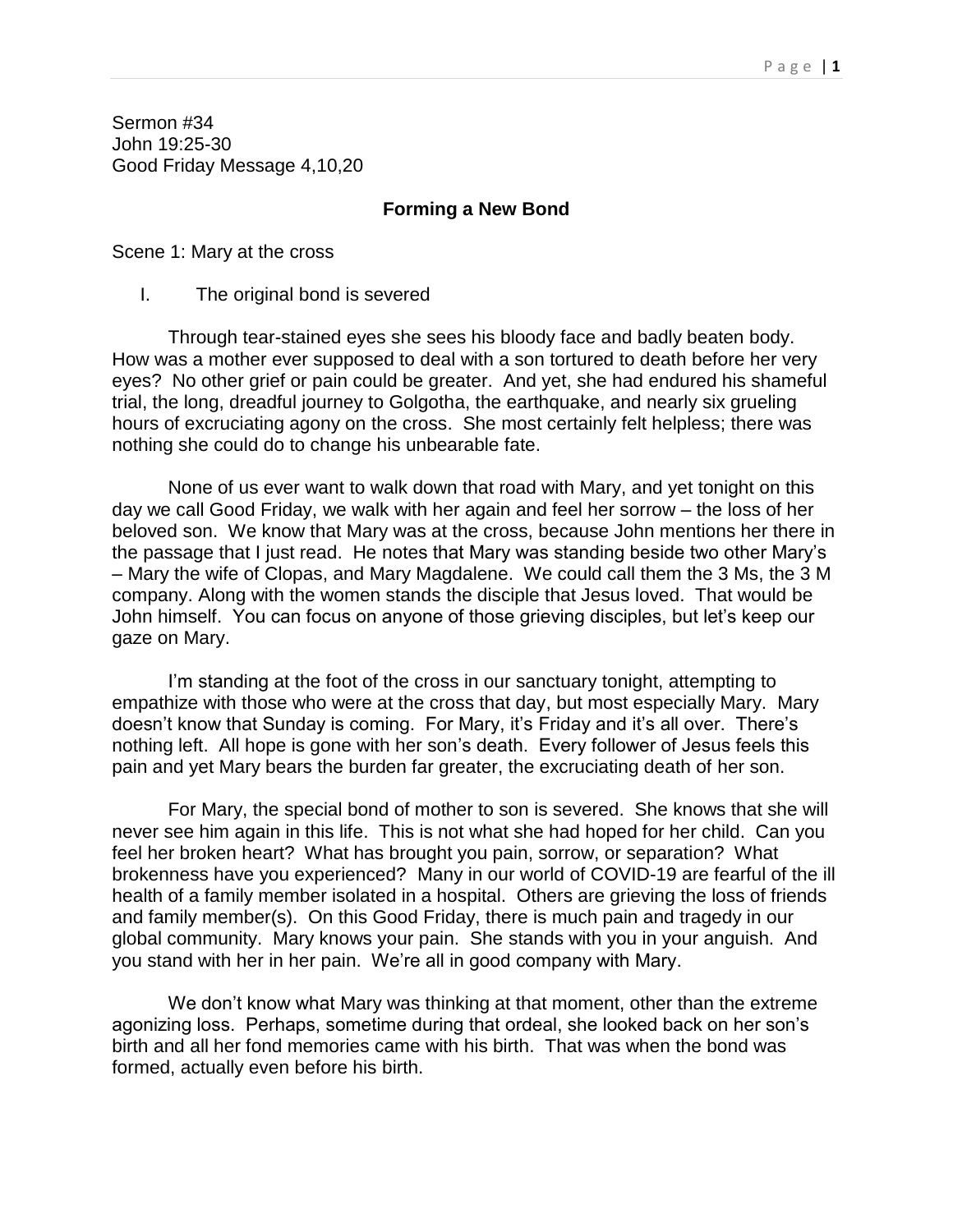Scene 2: Mary remembers the birth of her son

II. The bond was formed

Yes, during those agonizing six hours at the foot of the cross, Mary could have remembered how Joseph had obeyed the angel's message to not divorce her but take her home to be his wife. But even more so, she probably recalled to mind that special moment she herself had with the visit of the angel Gabriel to her home. "Do not be afraid," he had said. "Mary, you have found favor with God." What greater blessing could there be than to find favor with one's God! Then he told her about the special child that she would bear. "He would be called the Son of the Most High. He will reign on his thrown forever." It was extremely difficult to see how that would be the case now while watching him slowly die before her.

Perhaps the words that she might recall now would be more those of Simeon's, the old man in the temple. On the eighth day after his birth, Mary and Joseph had gone to the temple to present the baby Jesus. There they met the old man Simeon who had been waiting for the Lord's anointed one – to see him before he died. Simeon had been so thrilled to see the little one in his arms. He blessed the child and spoke of him as the way of salvation and a light for all people. But then Mary recalled even more, the words of warning that he gave her that day, "And a sword will pierce your own soul too" (Luke 2:35). And indeed, it had. This day, on the hill of Golgotha, just outside the city gates, the sword had come slashing throw the depths of her soul and she would never be the same again.

Yes, the bond had been formed in the announcements and in his birth and throughout his life. But now, as she stood there at the cross feeling totally helpless and broken, a new bond begins to form. She doesn't know it yet.

Scene 3: Mary and John at the cross

III. A new bond forms

With tears continually streaming down her face, she hears his familiar voice. It's faint and crackling, spoken in the midst of great suffering and pain. She dares to turn her head upward again, seeing his face and his words one last time.

"Dear woman," he begins. Her son had often spoken to her that way. Perhaps she recalled the moment at the wedding in Cana when she had called on Jesus because there was no more wine. He had said, "Dear woman, why do you involve me? My time has not yet come." She had been so certain that he would do what was right and best for the bride and groom. And he did so in such a miraculous way, turning water into wine, his first public miracle. But now, he spoke those words again, "Dear woman." This time from the cross, his broken body and spilled blood would make a new sacrifice for the sins of the whole world, a different miracle.